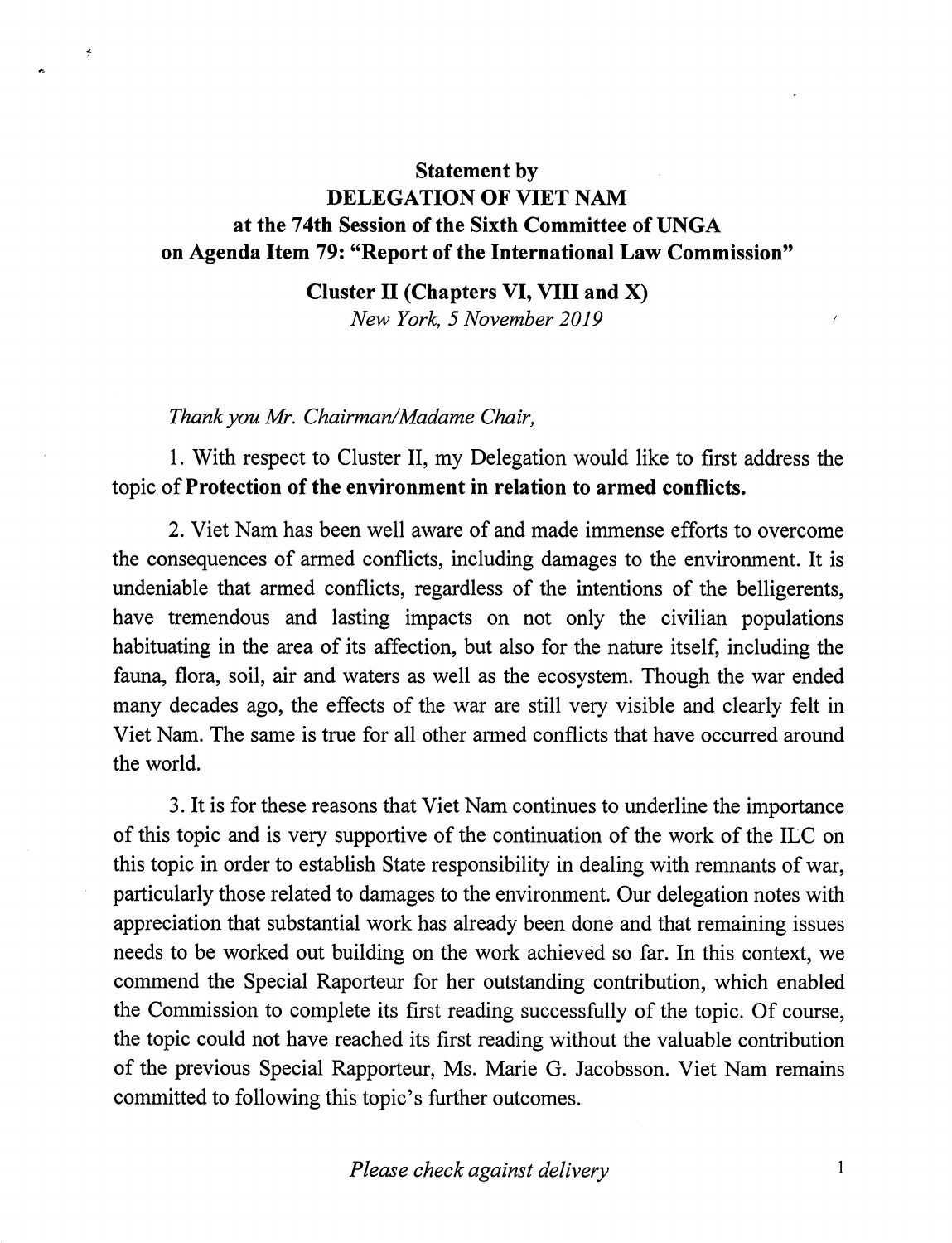4. The research of the Commission should be in complementarity to existing international law on the protection of the environment and laws governing armed conflicts, particularly the Geneva Conventions and their Additional Protocols. We also support the direction by the Special Rapporteur to integrate the law on occupation, international humanitarian law and international environmental law in this Report. To our attention, the draft conclusions included a provision on corporate liabilities, one of which our delegation warmly welcomes, as it poses a clear indication that not only State but also non-state actors bear the responsibility for environmental damages during armed conflicts. This is even more pertinent in case of corporates such products when deployed in mass quantity and over a mass area shall leave significant and enduring adverse impacts on the environment and the population.

5. On the protection of environment of indigenous people (principle 5), my delegation notes that the concept of "indigenous people" does not enjoy broad consensus in the context of the law of armed conflicts. While we recognize that minority groups inhabiting a zone of conflict are under serious risk to suffer fi^om negative environmental impacts of conflict, in our view, the concept of 'ethnic minorities", enjoys a larger consensus. Moreover, paragraph 2 of this principle provides that "States should undertake effective consultations and cooperation with the indigenous peoples concerned, through appropriate procedures and in particular through their own representative institutions, for the purpose of taking remedial measures". This text seems to suggest that both parties to conflict and minority groups are on an equal footing in taking consultations and cooperation for the purpose of taking remedial measures. We cannot concur with this view. Given that States have the primary responsibility for the promotion and protection of human rights, in our view. States should undertake consultation and cooperation among them on ensuring the protection of environment of ethnic minorities in armed conflict, including remedial measures.

# Mr. Chairman/Madame Chair,

6. Turning next to the topic of Immunity of State officials from foreign criminal jurisdiction, my Delegation extends our gratitude to the Special Rapporteur, Mrs. Concepción Escobar Hernández, for her recent report to the Commission on this issue.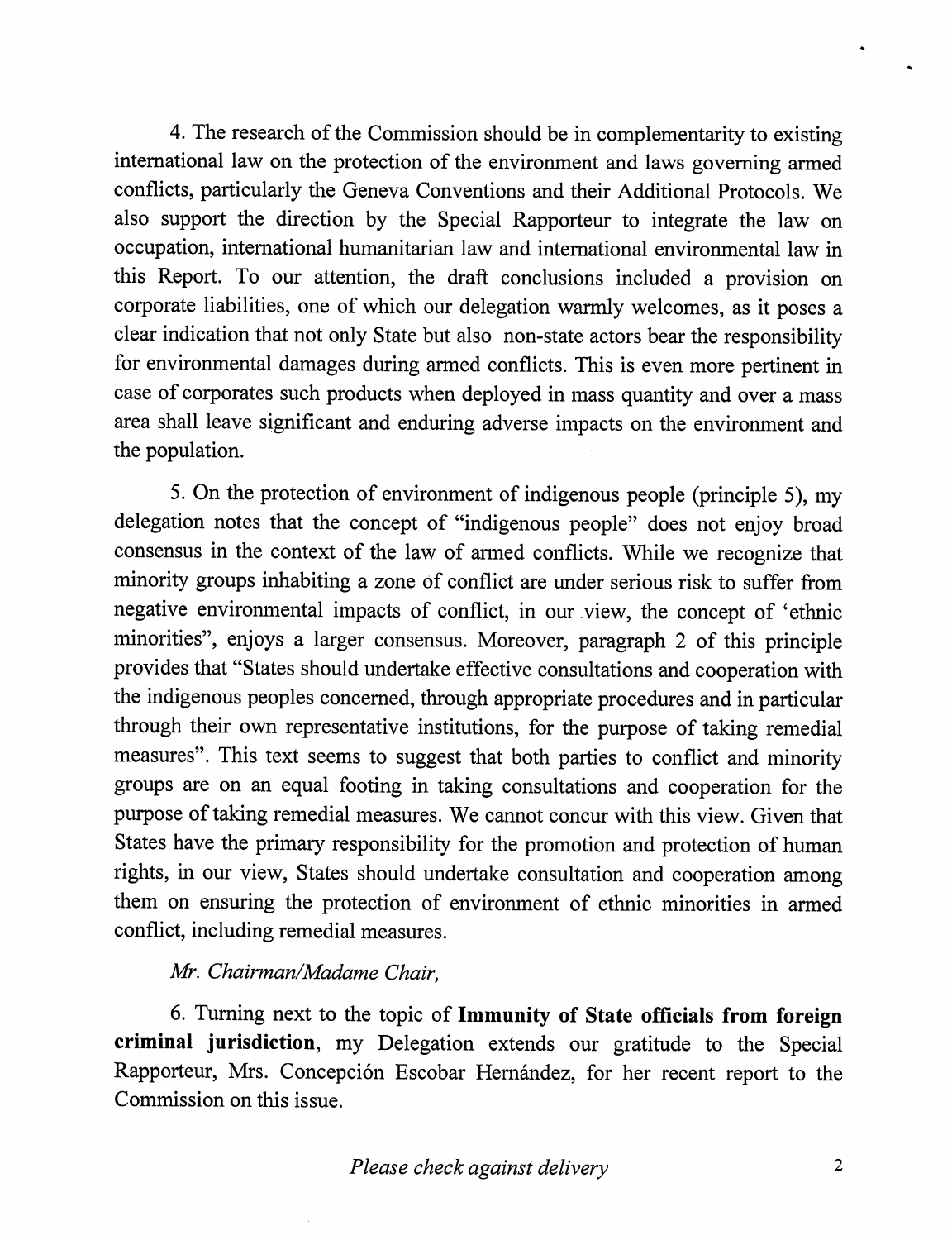7. Immunity for state officials from foreign criminal jurisdiction originates from customary international law. Thus, the codification of the rules in this matter needs to be carefully undertaken with due regards to the principles of sovereign equality, non-intervention into the domestic affairs of States as well as the need for the maintenance of international peace and security, ensuring the balance between the benefits of granting immunity to State officials, the need to address impunity and the protection of State officials from politically motivated or abusive exercise of criminal jurisdiction. In this regard, our delegation notes with regret that no specific proposals regarding the exceptions of immunity or procedural aspects, including procedural guarantees, were submitted in the recent report, though we concur the view of several members of the Commission mentioned in paragraph 150 to 152 of the report.

8. As the Commission's report of its  $71<sup>st</sup>$  session has rightly recollected, divergent views were expressed not only within the Commission but also among member states regarding procedural safeguards to address concerns regarding the application of draft article 7. In this connection, Viet Nam finds it necessary to restate its standing position delivered in previous sessions of the Sixth Committee that the criminality of an act does not affect or determine whether an act is performed in an official capacity. We draw the Committee's attention again to the joint separate opinion of Judges Higgins, Kooijmans and Buergenthal to the judgment by ICJ in the *Arrest Warrant* case, which only pronounces on the international crime exception with respect to immunity *rationae personae*, leaving open the question of exception with respect to immunity *rationae materiae*. In this vein, my delegation takes the view that all acts performed in the exercise of state authority, state functions and sovereignty should enjoy immunity rationae materiae. It is due to the paramount importance of designing specific procedural safeguards to address concerns regarding the application of draft article 7 that the exceptions to criminal jurisdiction warrant further debate.

## Mr. Chairman/Madame Chair,

9. On the final topic of "Sea-level rise in relation to international law", my delegation commends the Commission's decision to include the topic in its long-term programme of work. Viet Nam warmly supports the formation of an open-ended Study Group that will address the aspects of sea-level rise in